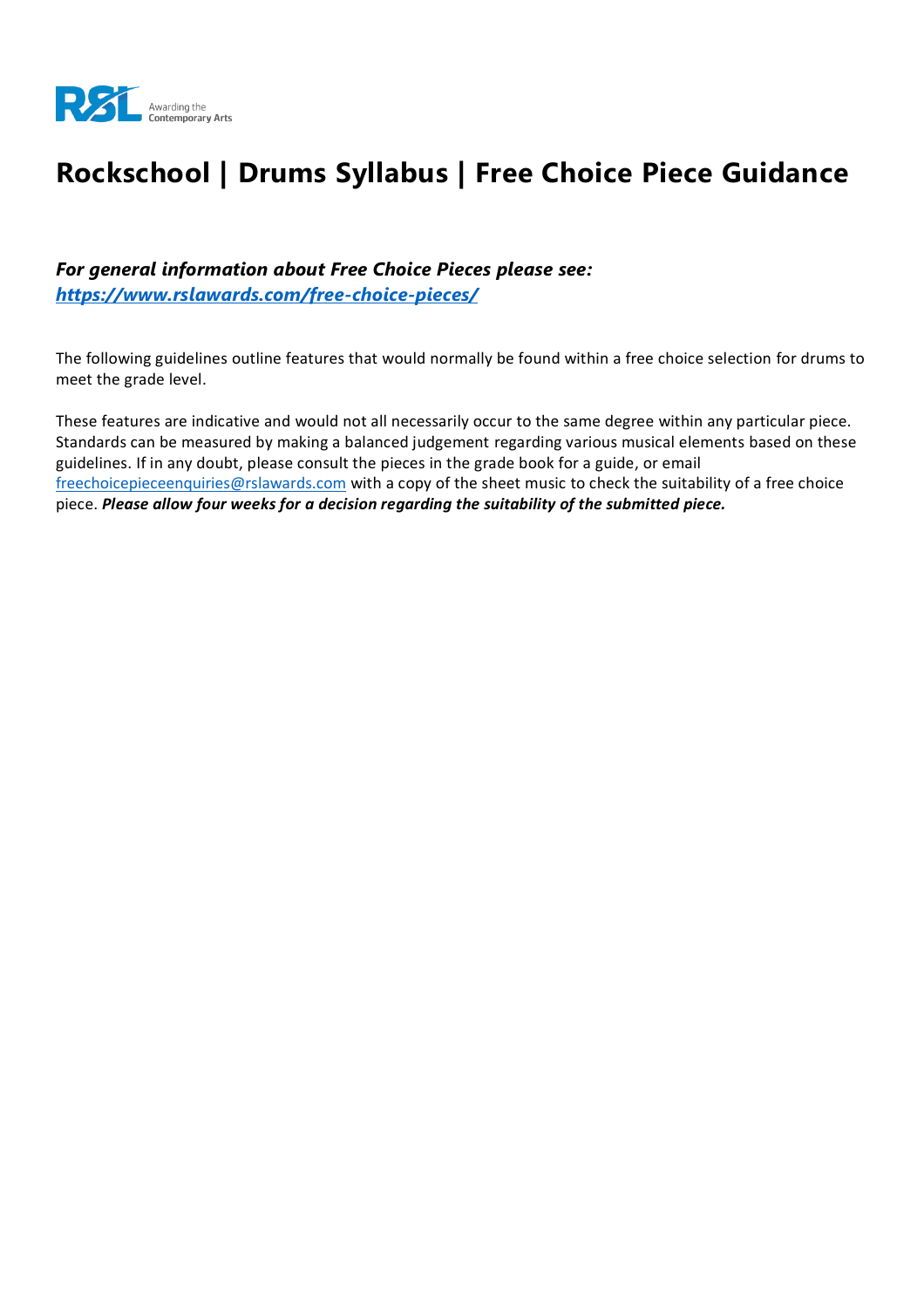#### **FREE CHOICE PIECE GUIDELINES | Debut**

| <b>Duration</b>              | $45 \text{ secs} - 3 \text{ mins}$                                                         |
|------------------------------|--------------------------------------------------------------------------------------------|
| <b>Expressive techniques</b> | The piece should enable the candidate to demonstrate simple fills                          |
| <b>Rhythm skills</b>         | Dependent on tempo: whole, half, quarter, 8th notes; whole, half and quarter note<br>rests |
| <b>Physical techniques</b>   | The piece should enable the candidate to demonstrate hand and foot co-ordination           |
| <b>Instrument compass</b>    | Open and closed hi-hat; snare; kick drum; crash cymbal; ride cymbal                        |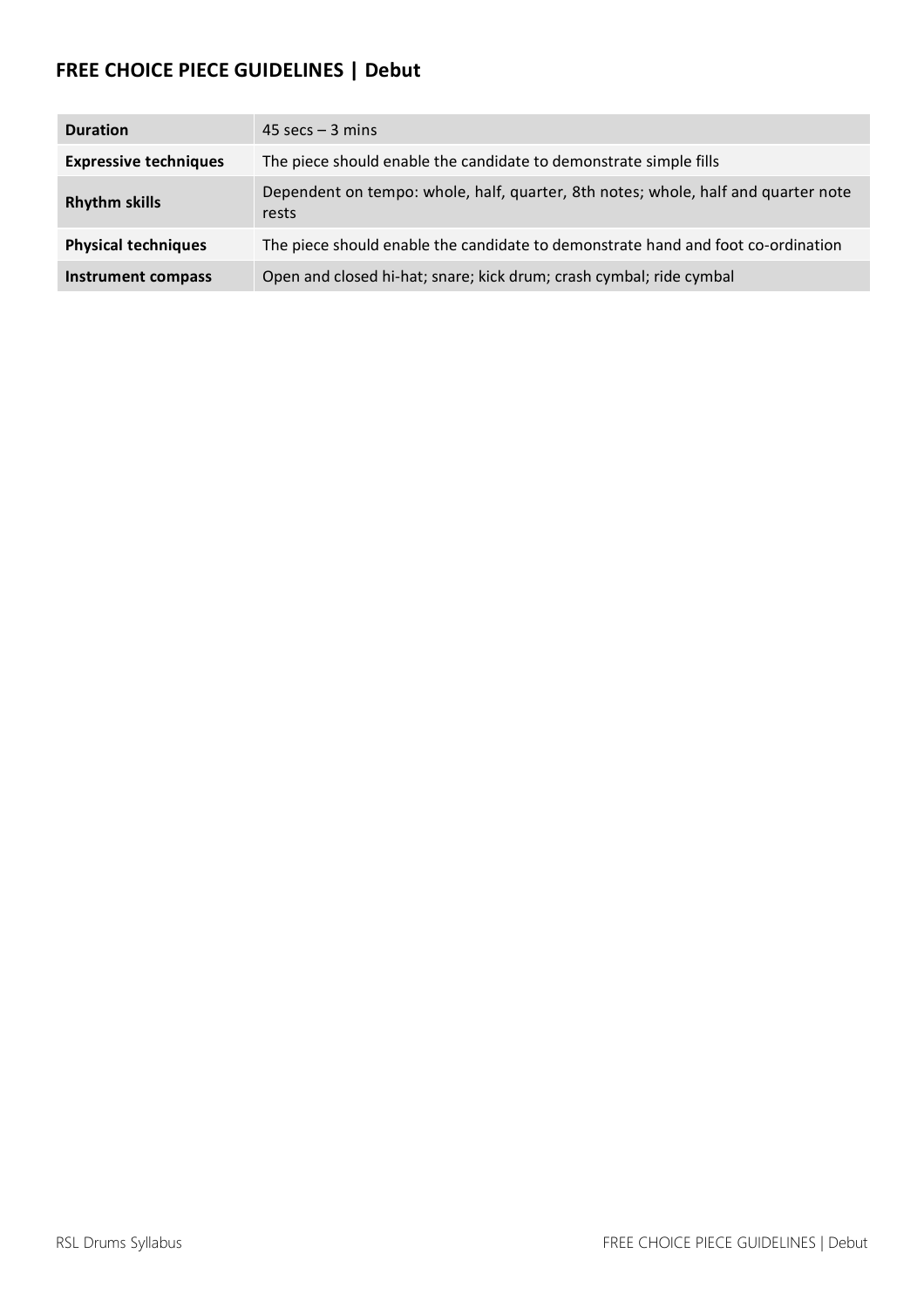| <b>Duration</b>              | $1 - 3$ mins                                                                                                        |
|------------------------------|---------------------------------------------------------------------------------------------------------------------|
| <b>Expressive techniques</b> | The piece should enable the candidate to demonstrate simple fills                                                   |
| <b>Rhythm skills</b>         | The piece should include a mixture of whole, half, quarter, dotted quarter and eighth<br>notes and associated rests |
| <b>Physical techniques</b>   | The piece should enable the candidate to demonstrate independent hand and foot<br>co-ordination                     |
| <b>Instrument compass</b>    | Open and closed hi-hat; snare; kick drum; crash cymbal; ride cymbal                                                 |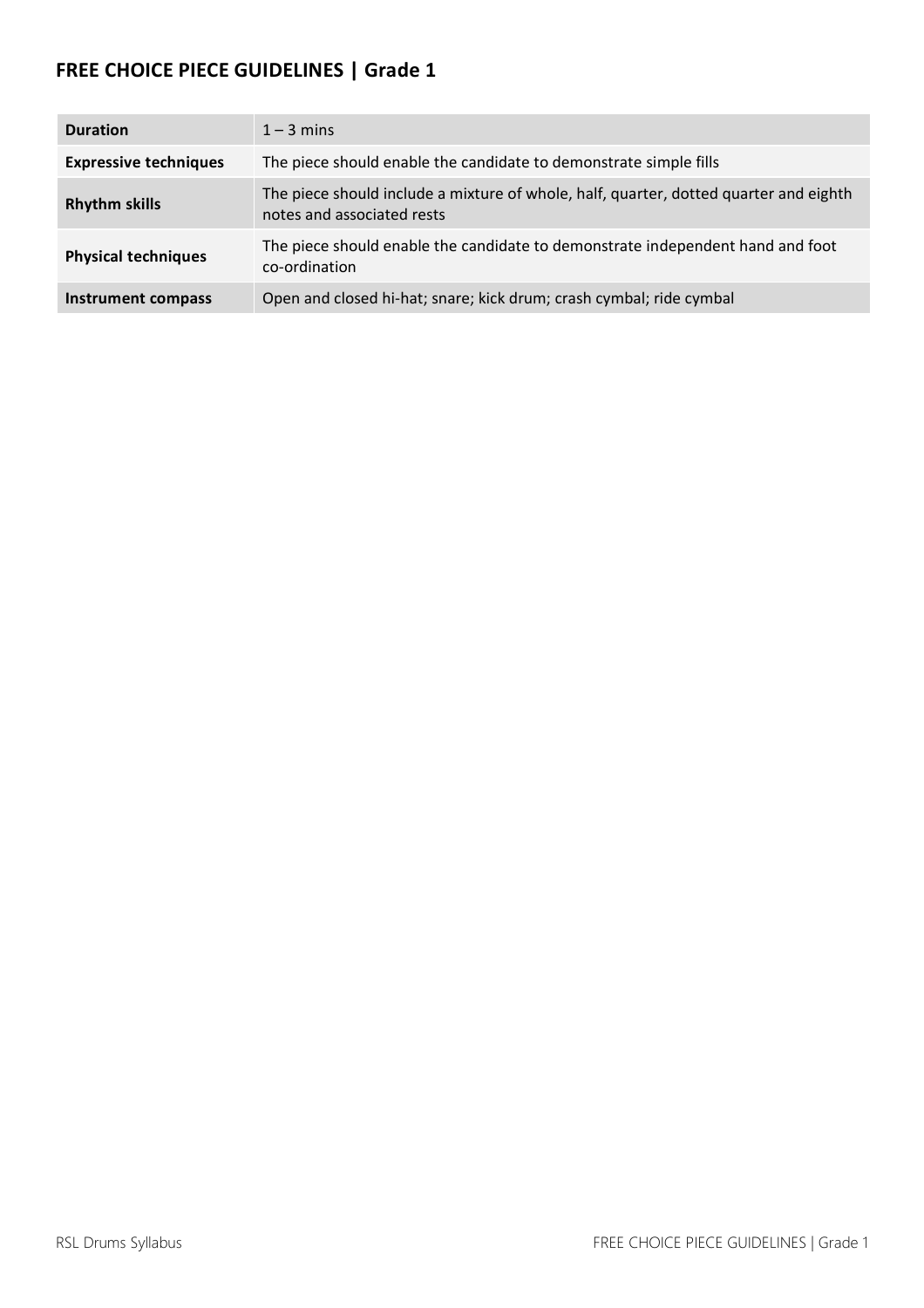| <b>Duration</b>              | $1 - 3$ mins                                                                                                                 |
|------------------------------|------------------------------------------------------------------------------------------------------------------------------|
| <b>Expressive techniques</b> | The piece should enable the candidate to demonstrate<br>$\bullet$ simple fills<br>some dynamic range (p-f)<br>accented notes |
| <b>Rhythm skills</b>         | The piece should include a mixture of quarter, eighth, and triplet eighth notes and<br>associated rests                      |
| <b>Physical techniques</b>   | The piece should enable the candidate to demonstrate independent hand and foot<br>co-ordination                              |
| Instrument compass           | Open and closed hi-hat; snare; kick drum; crash cymbal; ride cymbal; floor tom; high<br>tom; medium tom                      |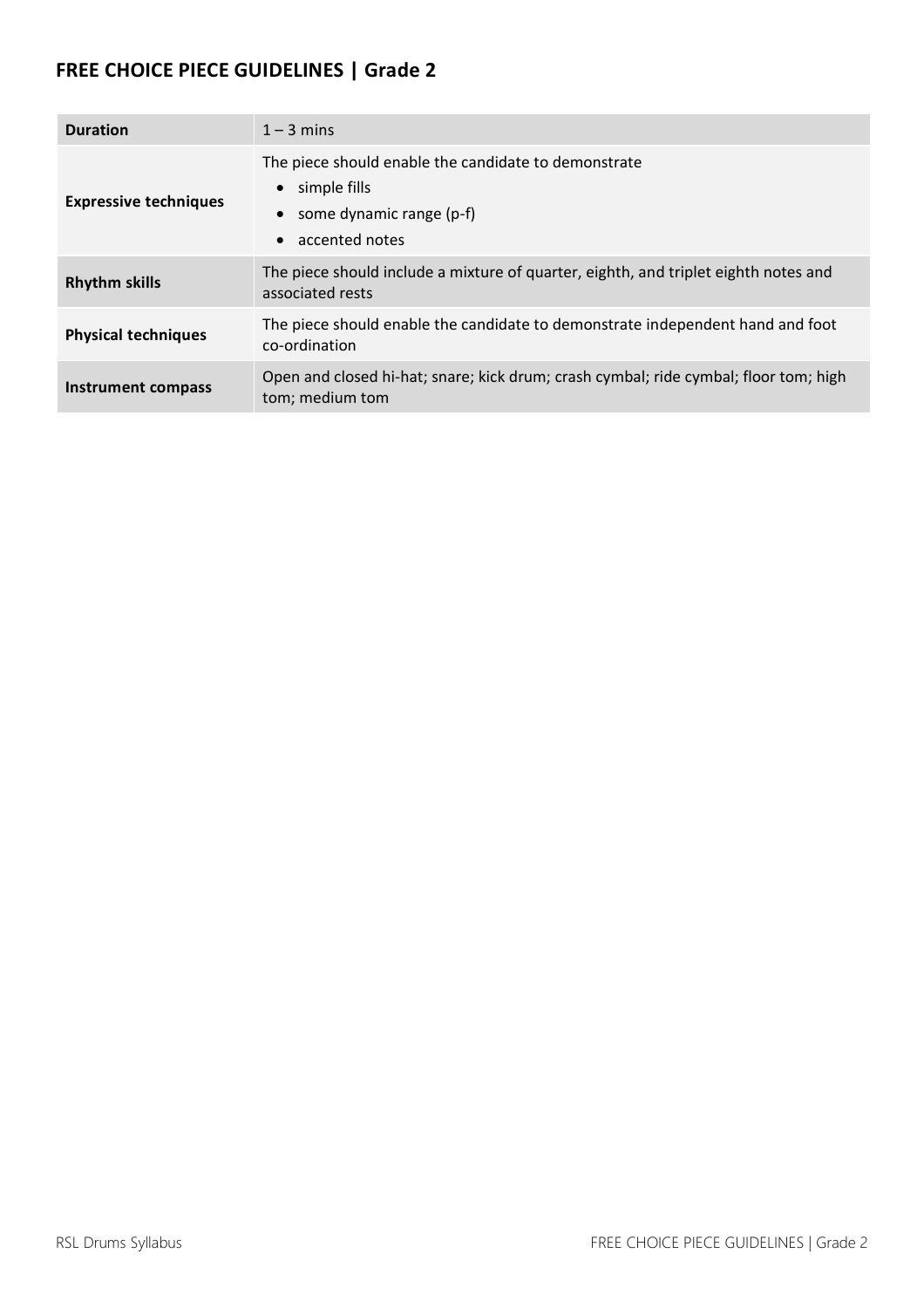| <b>Duration</b>              | 1 min 30 secs $-4$ mins                                                                                                                                                                                |
|------------------------------|--------------------------------------------------------------------------------------------------------------------------------------------------------------------------------------------------------|
| <b>Expressive techniques</b> | The piece should enable the candidate to demonstrate<br>• accented notes<br>$\bullet$ a wide dynamic range (pp-ff<br>Other techniques might include<br>$\bullet$ flams<br>rimshots<br>use of rudiments |
| <b>Rhythm skills</b>         | The piece should include a mixture of quarter, eighth and sixteenth notes, triplet<br>eighths and triplet sixteenths and associated rests                                                              |
| <b>Physical techniques</b>   | The piece should enable the candidate to demonstrate independent hand and foot<br>co-ordination                                                                                                        |
| Instrument compass           | Open and closed hi-hat; snare; kick drum; crash cymbal; ride cymbal; floor tom; high<br>tom; medium tom                                                                                                |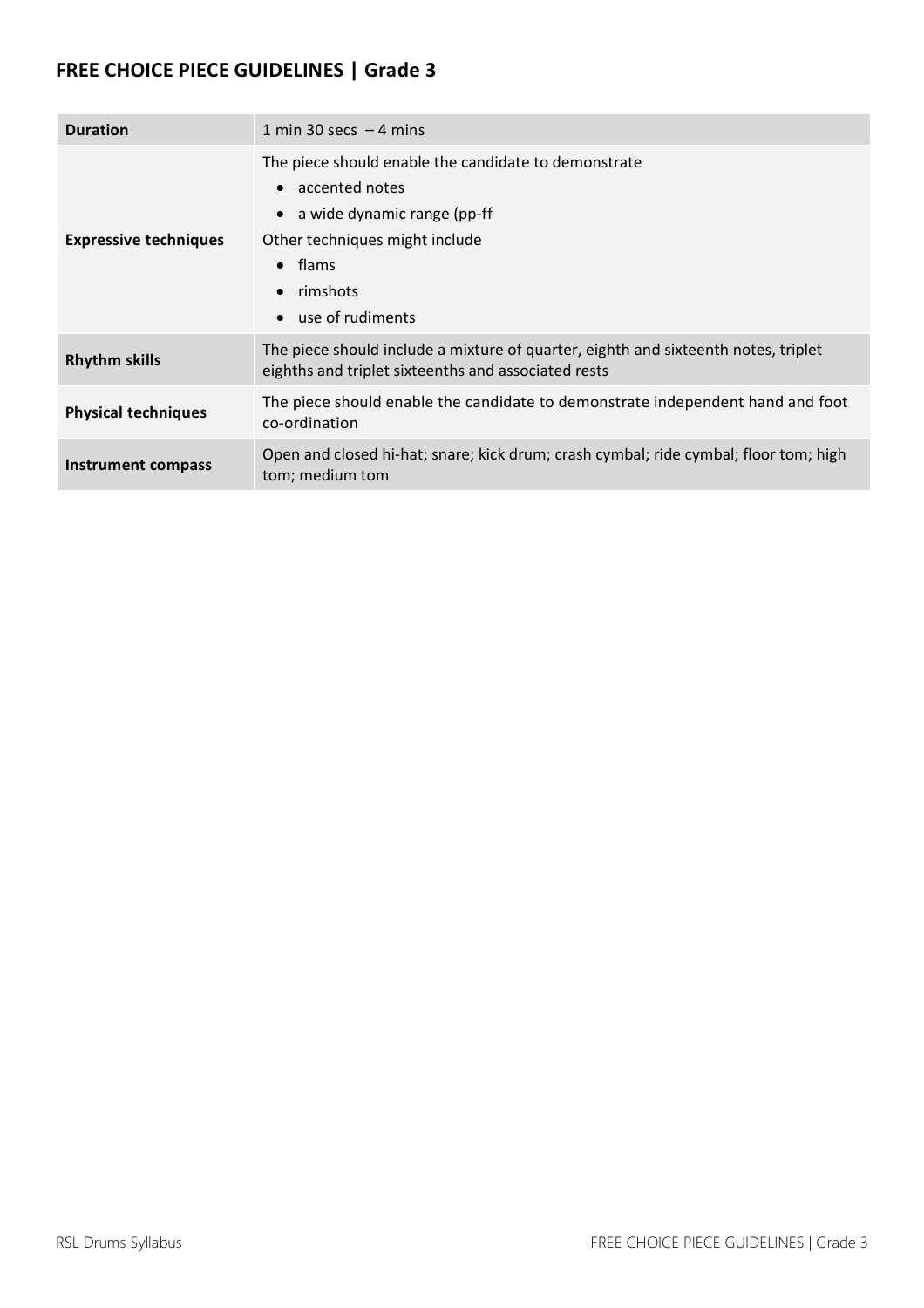| <b>Duration</b>              | $2 - 4$ mins                                                                                                                                                                                                                                                      |
|------------------------------|-------------------------------------------------------------------------------------------------------------------------------------------------------------------------------------------------------------------------------------------------------------------|
| <b>Expressive techniques</b> | The piece should enable the candidate to demonstrate<br>use of accented notes<br>$\bullet$<br>a wide dynamic range (pp-ff)<br>accented notes<br>Other techniques might include<br>simple fills<br>$\bullet$<br>flams<br>$\bullet$<br>rimshots<br>use of rudiments |
| <b>Rhythm skills</b>         | The piece should include a mixture of quarter, eighth and sixteenth notes, dotted<br>eighth notes, eighth and sixteenth note combinations, triplet eighths and sixteenths,<br>and associated rests<br>2/4 and 3/4 time signatures                                 |
| <b>Physical techniques</b>   | The piece must enable the candidate to demonstrate independent hand and foot<br>co-ordination                                                                                                                                                                     |
| <b>Instrument compass</b>    | Open and closed hi-hat; snare; kick drum; crash cymbal; ride cymbal; floor tom; high<br>tom; medium tom                                                                                                                                                           |
| <b>Fills and ad libs</b>     | The piece should enable the candidate to demonstrate fills of at least one bar in<br>length<br>The piece might also contain groove development and ad libs for at least 8 bars                                                                                    |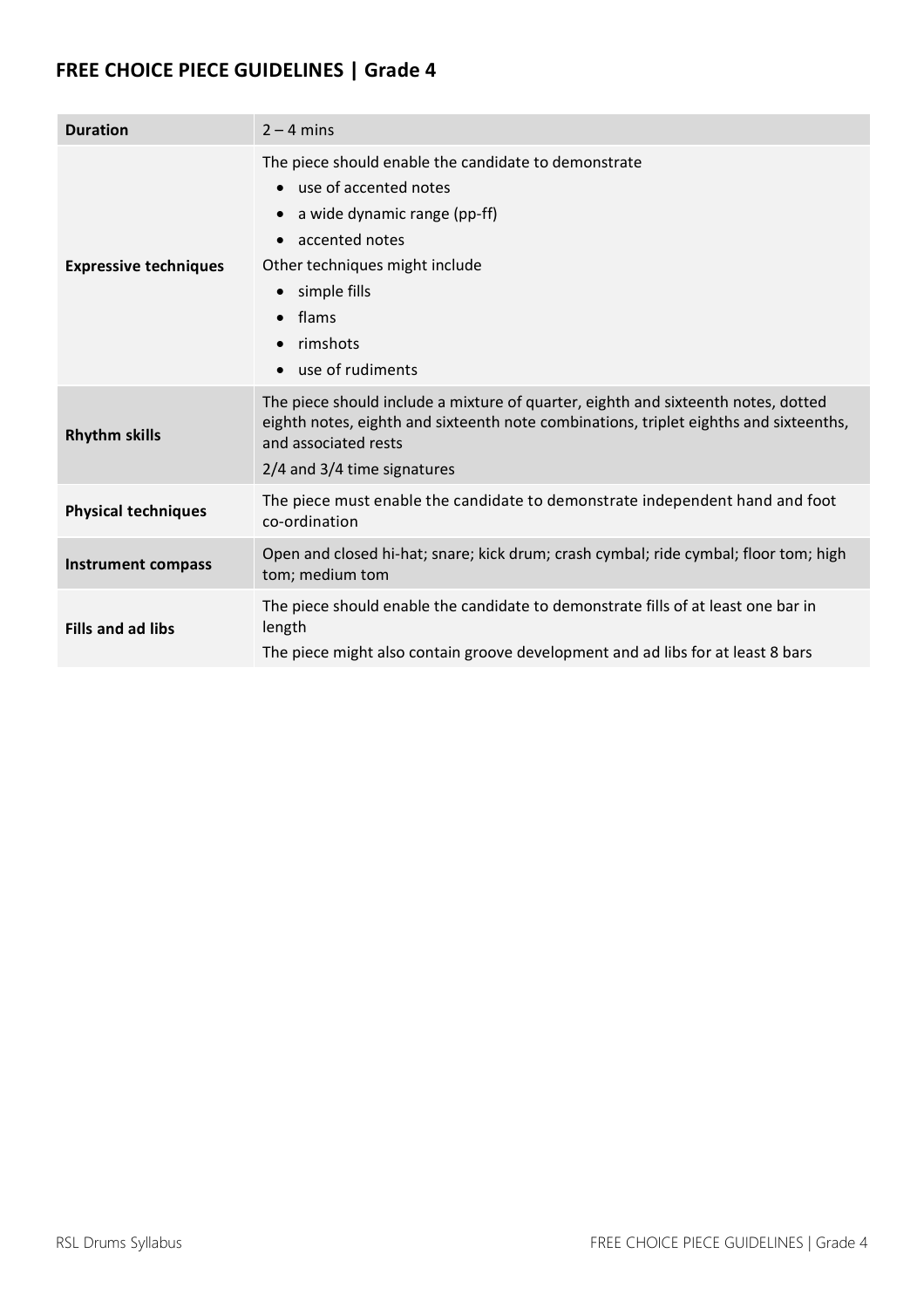| <b>Duration</b>              | $2 - 4$ mins                                                                                                                                                                                                                                                                          |
|------------------------------|---------------------------------------------------------------------------------------------------------------------------------------------------------------------------------------------------------------------------------------------------------------------------------------|
| <b>Expressive techniques</b> | The piece should enable the candidate to demonstrate<br>accented notes<br>a wide dynamic range (pp-ff)<br>Other techniques might include<br>flams<br>$\bullet$<br>rimshots<br>$\bullet$<br>ghost notes<br>grace notes<br>$\bullet$<br>extended use of rudiments in fills<br>$\bullet$ |
| <b>Rhythm skills</b>         | The piece should contain a mixture of quarter, eighth and sixteenth notes; dotted<br>eighth notes; eighth and sixteenth note combinations; triplet eighth and sixteenth<br>notes and associated rests<br>swing feel<br>2/4 and 3/4 time signatures; other time signature variations   |
| <b>Physical techniques</b>   | The piece should enable the candidate to demonstrate independent hand and foot<br>co-ordination                                                                                                                                                                                       |
| <b>Instrument compass</b>    | Open and closed hi-hat; snare; kick drum; crash cymbal; ride cymbal; floor tom; high<br>tom; medium tom                                                                                                                                                                               |
| <b>Fills and ad libs</b>     | The piece should enable the candidate to demonstrate sixteenth note fills of at least<br>one bar in length<br>The piece might also contain groove development for 8 bars and ad libs for at least 16<br>bars                                                                          |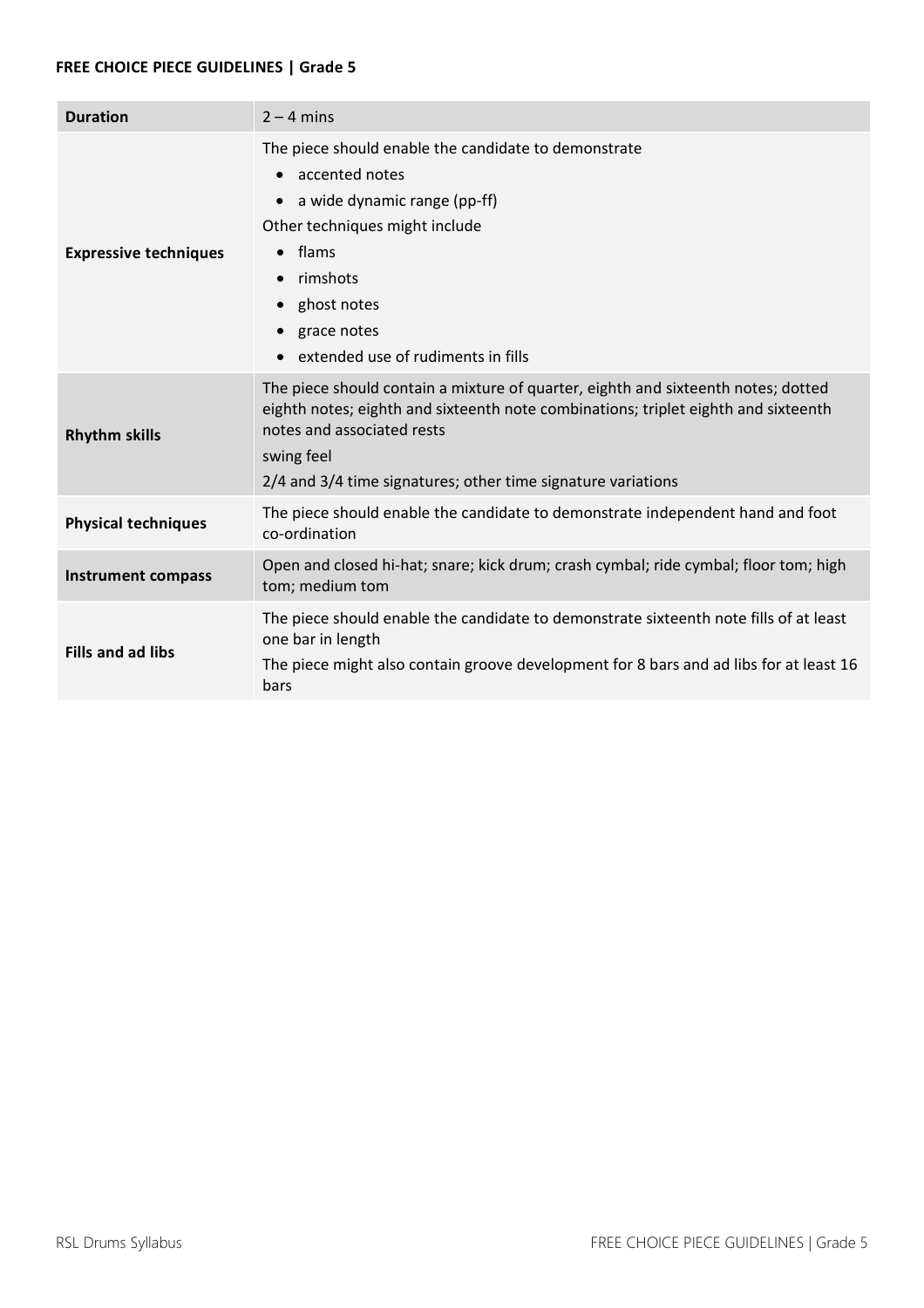| <b>Duration</b>              | 2 min 30 secs $-5$ mins                                                                                                                                                                                                                                                                                                 |
|------------------------------|-------------------------------------------------------------------------------------------------------------------------------------------------------------------------------------------------------------------------------------------------------------------------------------------------------------------------|
| <b>Expressive techniques</b> | The piece should enable the candidate to demonstrate<br>accented notes<br>a wide dynamic range (pp-ff)<br>Other techniques might include<br>flams<br>$\bullet$<br>rimshots<br>ghost notes<br>$\bullet$<br>grace notes<br>extended use of rudiments in fills                                                             |
| <b>Rhythm skills</b>         | The piece should contain a mixture of quarter, eighth and sixteenth notes; dotted<br>eighth notes; eighth and sixteenth note combinations; triplet eighth and sixteenth<br>notes; triplet sixteenth notes on hi-hat; and associated rests<br>swing feel<br>2/4 and 3/4 time signatures; other time signature variations |
| Physical techniques          | The piece should enable the candidate to demonstrate independent hand and foot<br>co-ordination                                                                                                                                                                                                                         |
| <b>Instrument compass</b>    | Open and closed hi hat; hi hat foot; snare; kick drum; crash cymbal; ride cymbal; floor<br>tom; high tom; medium tom; rimshot; soft mallets; hot rods                                                                                                                                                                   |
| <b>Fills and ad libs</b>     | The piece should enable the candidate to demonstrate sixteenth note fills<br>The piece might also contain extended groove development and/or ad libs                                                                                                                                                                    |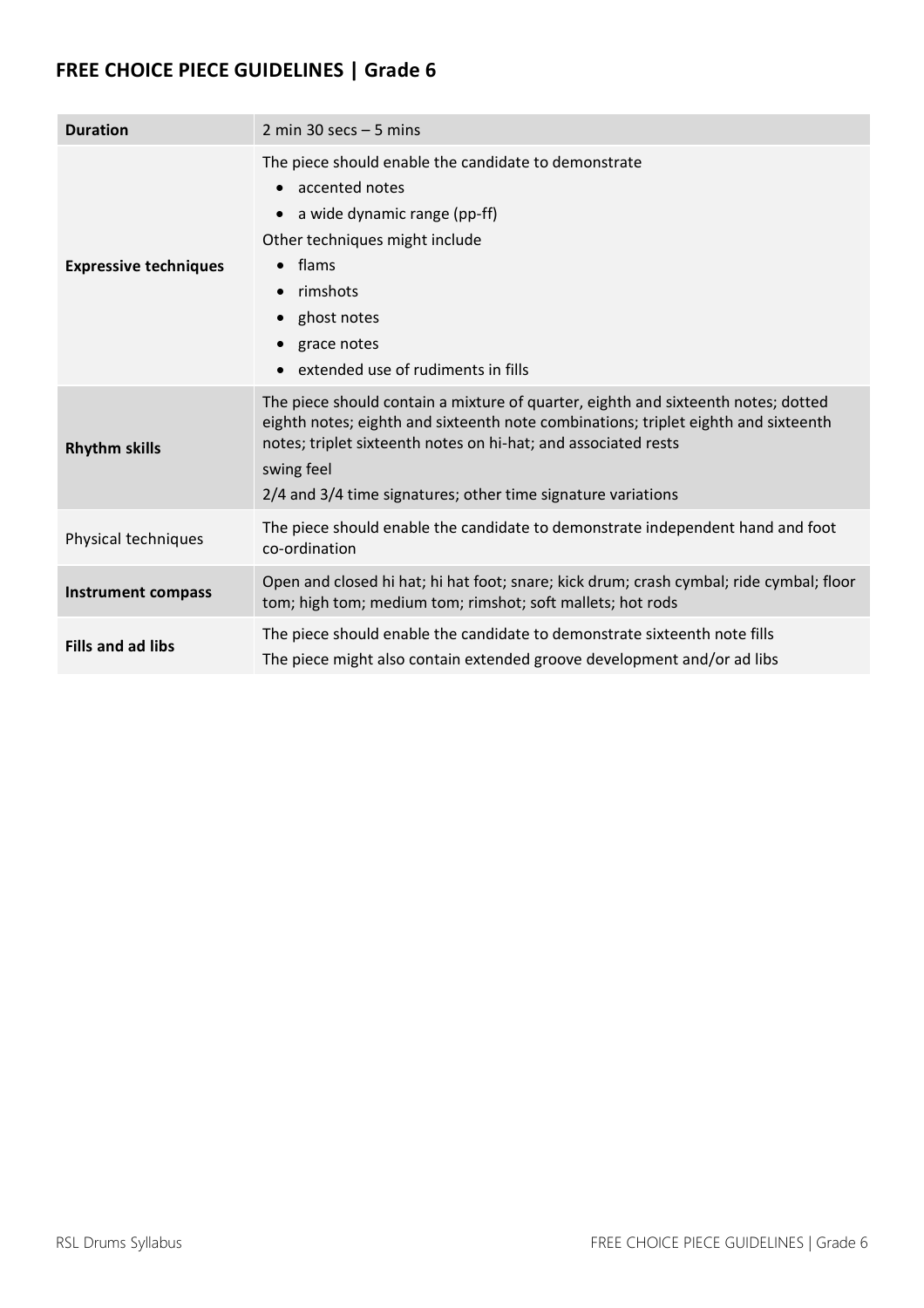| <b>Duration</b>              | $3 - 5$ mins                                                                                                                                                                                                                                                                                                            |
|------------------------------|-------------------------------------------------------------------------------------------------------------------------------------------------------------------------------------------------------------------------------------------------------------------------------------------------------------------------|
| <b>Expressive techniques</b> | The piece should enable the candidate to demonstrate<br>accented notes<br>a wide dynamic range (pp-ff)<br>Other techniques might include<br>flams<br>$\bullet$<br>rimshots<br>$\bullet$<br>ghost notes<br>grace notes<br>$\bullet$<br>extended use of rudiments in fills<br>$\bullet$                                   |
| <b>Rhythm skills</b>         | The piece should contain a mixture of quarter, eighth and sixteenth notes; dotted<br>eighth notes; eighth and sixteenth note combinations; triplet eighth and sixteenth<br>notes; triplet sixteenth notes on hi-hat; and associated rests<br>swing feel<br>2/4 and 3/4 time signatures; other time signature variations |
| <b>Physical techniques</b>   | The piece should enable the candidate to demonstrate independent hand and foot<br>co-ordination                                                                                                                                                                                                                         |
| <b>Fills and ad libs</b>     | The piece should enable the candidate to demonstrate sixteenth note fills<br>The piece might also contain extended groove development and/or ad libs                                                                                                                                                                    |